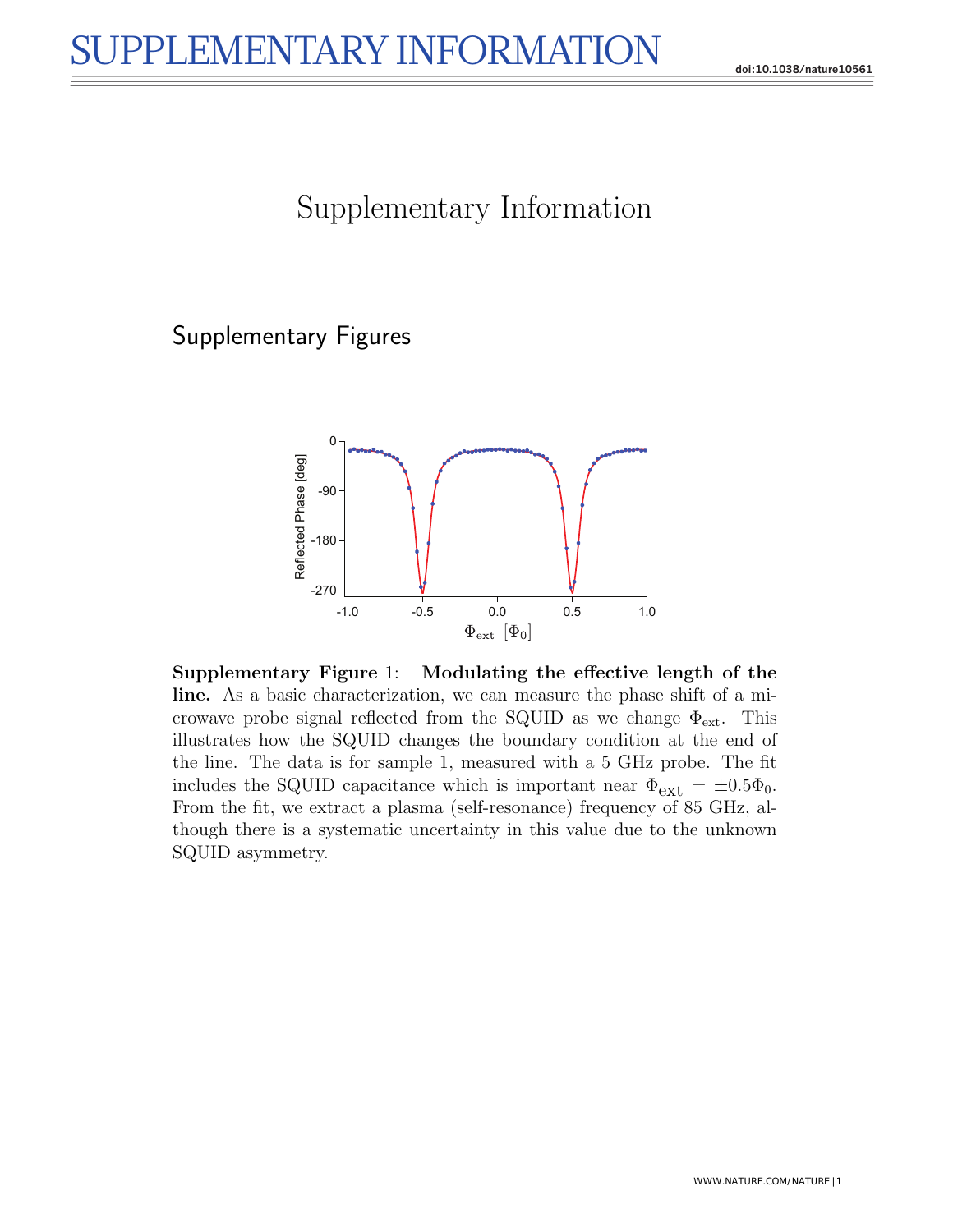

Supplementary Figure 2: Photons generated by the dynamical Casimir effect. Here we show the output power of the transmission line while driving the SQUID. On the left (right), are the results for sample 1 (2). We scan the pump power and frequency and look at the power emitted into the CPW. The analysis frequency tracks the drive at  $f_d/2$ , which we expect to be the center frequency of the DCE radiation. We clearly see photon generation for essentially all drive frequencies spanning the 8-12 GHz band set by the filtering of the line. This corresponds to an analysis band of 4-6 GHz.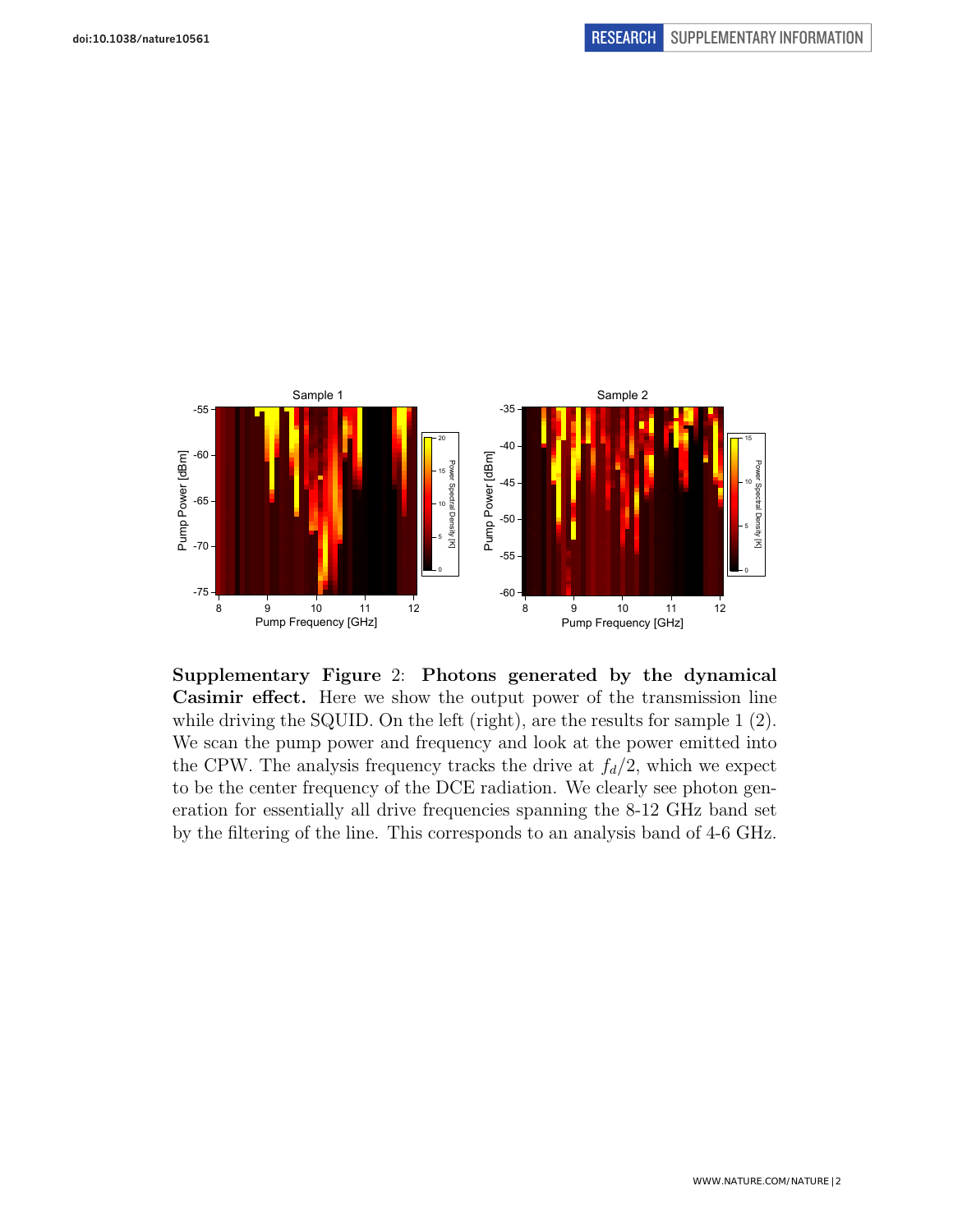

Supplementary Figure 3: Parasitic cross correlation of the amplifier noise. The cross-correlation function measured with the pump off, showing the parasitic correlation of the amplifier, measured under the same conditions as Fig. 3a. Note that the vertical scale is expanded by a factor of 100 compared to Fig. 3a. We see that any parasitic correlation of the amplifier is negligible.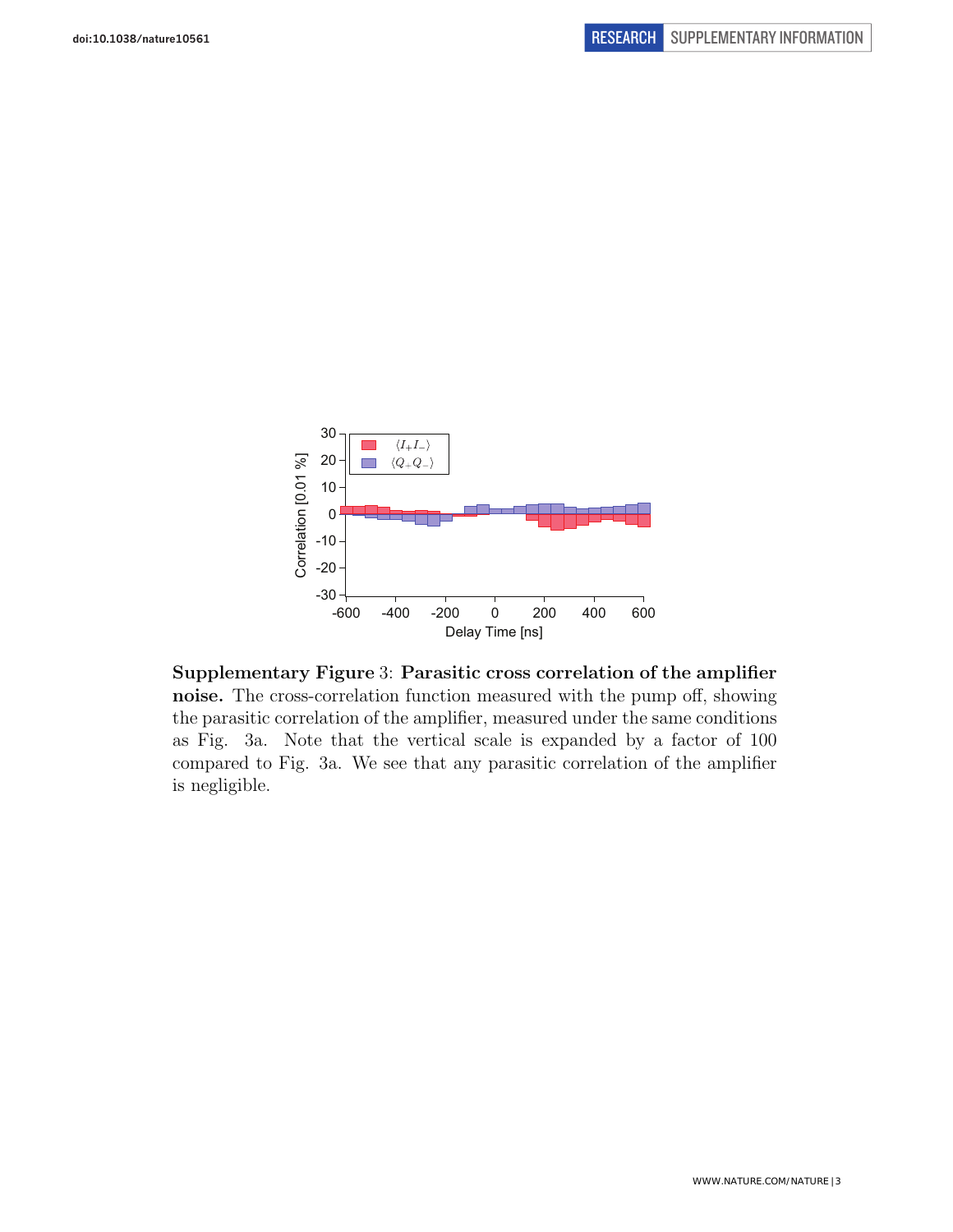

Supplementary Figure 4: The effects of phase rotations on the correlations. In a two-mode squeezed state, we expect that the various quadrature cross-correlation functions are related to each other by phase rotations. To explore this predicted symmetry, we can compute the complex correlation function  $\Psi$  (defined in the supplementary methods) from the measured correlation functions and study its rotation properties. The color scale is the real part of  $\Psi$ . The x-axis corresponds to a change in the drive phase. The y-axis corresponds to a digital rotation of the measured value of  $\Psi$ . As expected for TMS, we see that  $\Psi$  is symmetric under phase rotations, that is, the rotation of one phase cancels a rotation of the other.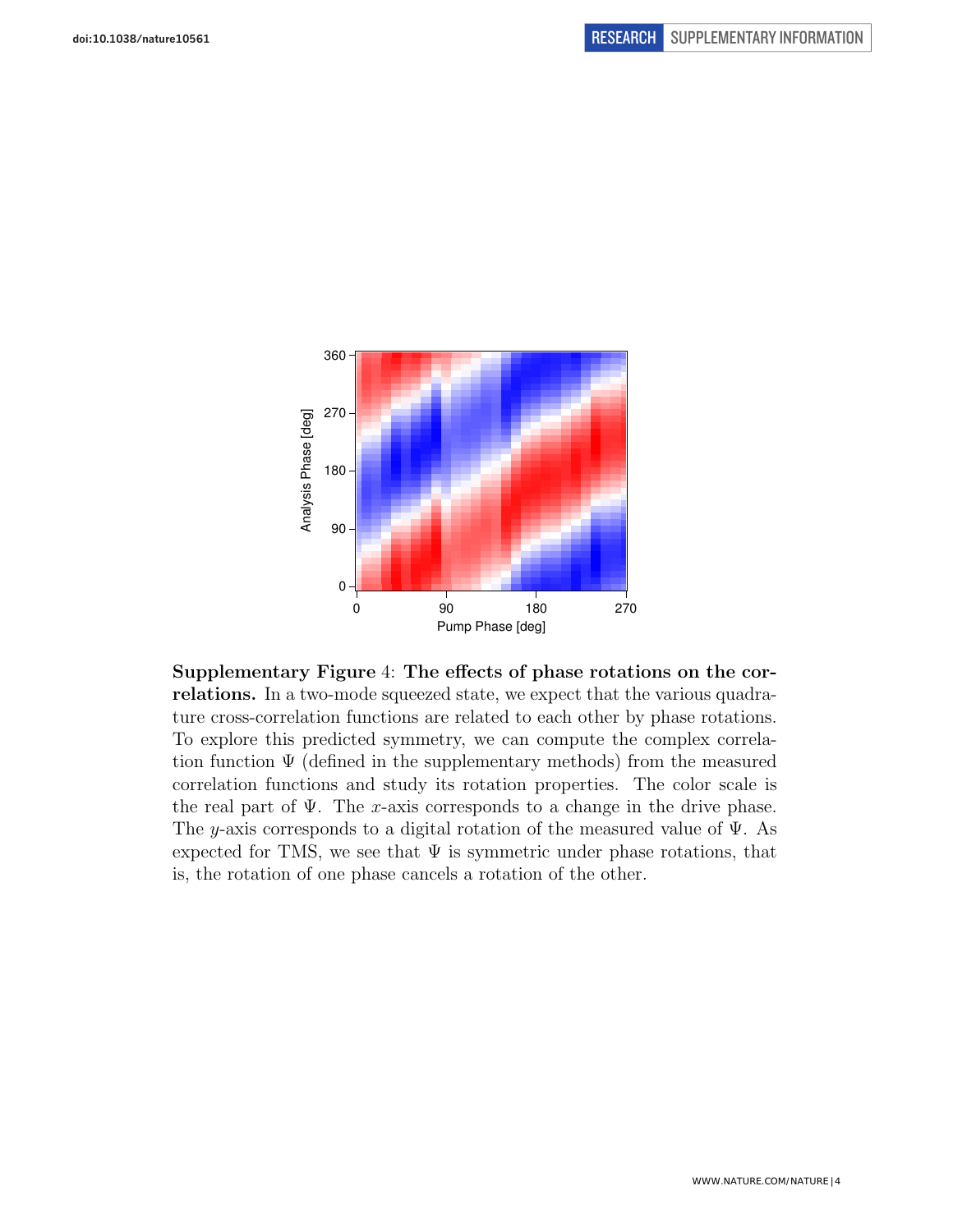## Supplementary Discussion

We can consider if some spurious effect unrelated to the DCE is the source of the observed photon flux. Simple heating or mixing down of high frequency noise is strongly ruled out by the symmetry of the spectrum and the observed TMS which singles out  $f_d/2$  as a special frequency and strongly indicate a two-photon process. A nonlinearity in the dielectric response of the substrate could also conceivably lead to parametric downconversion. However, the nominal pump powers used correspond to electric fields of less than  $10 \text{ V/m}$ , many orders of magnitude below the levels where nonlinear effects would be expected. We can also consider spurious effects related to the SQUID. For an ideal SQUID, the circulating current mode, which we pump, and the linear current mode, which is coupled to the output line, are not coupled. However, an asymmetry in the junction areas will produce a cross coupling. The first order effect of this is simply to inject a coherent current into the output line at the drive frequency.<sup>16</sup> We could imagine that if this injected current is large, then it could lead to parametric downconversion due to the electronic nonlinearity of the SQUID. We have directly measured the parasitic cross-coupling between the pump and output lines, and find that the isolation is better than 50 dB, implying that the power injected into the output line is less than 1 fW. Again, this is many orders of magnitude below the level of power needed for parametric downconversion, and, in fact, more than an order of magnitude smaller than the total observed output power. Furthermore, a current injected in the SQUID at  $f_d$ will actually modulate the SQUID inductance at  $2f_d$ , leading to downconversion symmetric around  $f_d$  and not  $f_d/2$  as we observe.

## Supplementary Methods

Theoretically, we treat the problem as a scattering problem in the context of quantum network theory.<sup>26</sup> For superconducting circuits, it is convenient to describe the EM field in the transmission line in terms of the phase field operator  $\phi(x, t)$  $\int_{-\infty}^{t} E(x, t')dt'$ , where  $E(x, t)$  is the electric field operator. In the transmission line,  $\phi(x, t)$  is described by the massless, scalar Klein-Gordon equation in one dimension, the solution of which can be written as  $\phi(x,t) = \phi_{\rm in}(x - c_0t) + \phi_{\rm out}(x + c_0t)$ , where  $\phi_{\text{in(out)}}$  is the field propagating inward to (outward from) the SQUID and  $c_0 \sim 0.4c$  is the speed of light in the transmission line. We solve the scattering problem in Fourier space defining

$$
\phi_{\text{in(out)}} = \sqrt{\frac{\hbar Z_0}{4\pi}} \int_0^\infty \frac{d\omega}{\sqrt{\omega}} \left( a_{\text{in(out)}}(\omega) e^{-i(\mp k_\omega x + \omega t)} + h.c. \right)
$$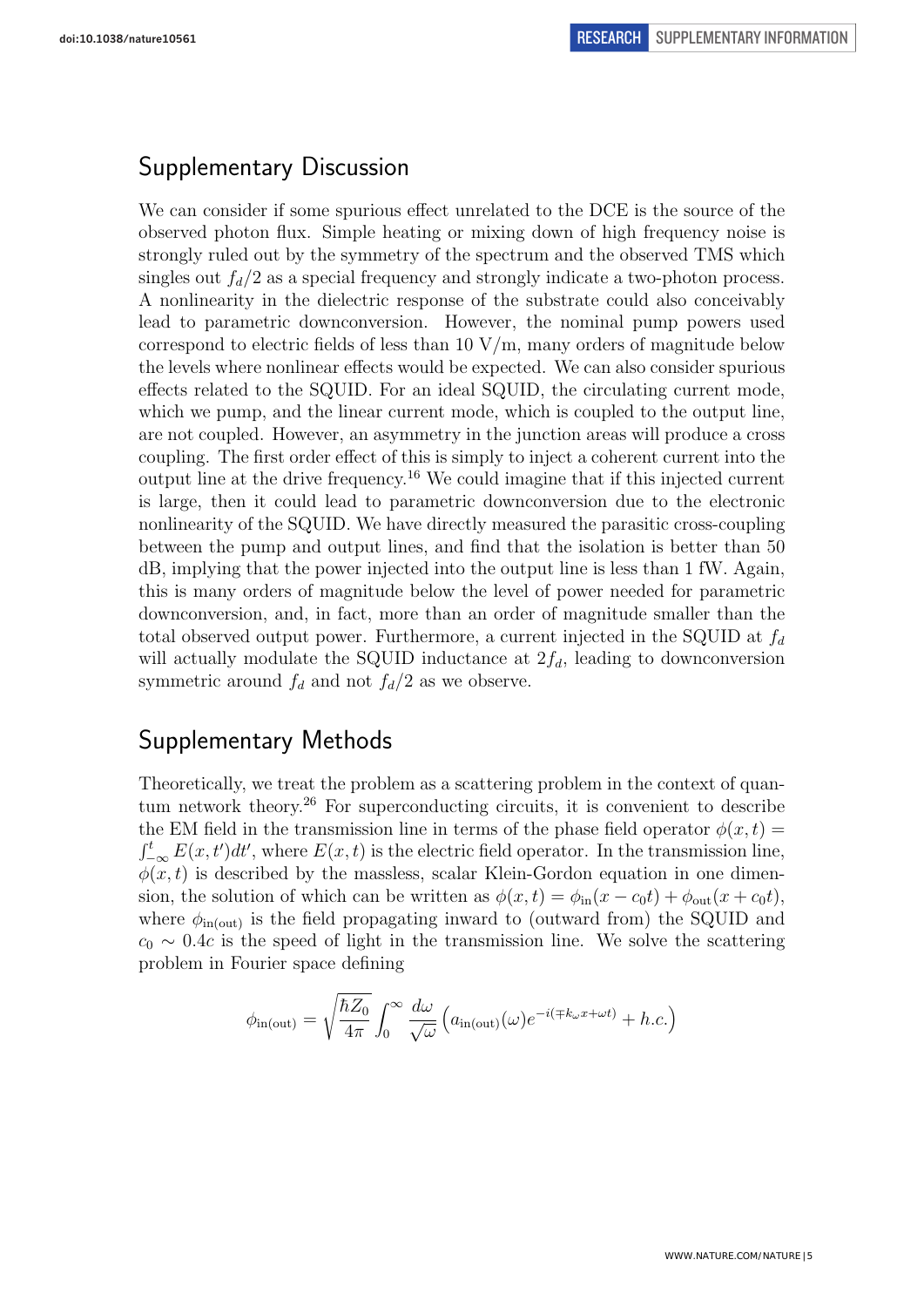where  $a(\omega)$  and its hermitian conjugate  $a^{\dagger}(\omega)$  and are the standard annihilation and creation operators and  $k_{\omega} = \omega/c_0$  is the wavenumber of the radiation. Solving the scattering problem then amounts to finding expressions for  $a_{\text{out}}^{\dagger}(\omega)$  and  $a_{\text{out}}(\omega)$ as a function of  $a_{\text{in}}^{\dagger}(\omega)$  and  $a_{\text{in}}(\omega)$ . The boundary condition imposed by the SQUID determines the connection between these operators. With the output operators, we can then calculate the properties of the measurable output field assuming the input field is in a definite state, such as a thermal state or vacuum state. For a static magnetic flux,  $\Phi_{ext}$ , we obtain the simple expressions  $a_{out}(\omega) = R(\omega)a_{in}(\omega)$  where  $R(\omega)$  is the reflection coefficient from the SQUID.  $R(\omega) = -\exp[2ik_{\omega}\ell_{e}(\Phi_{ext})]$ has the simple form<sup>16</sup> of a phase shift due to a transmission line of fixed length  $\ell_e(\Phi_{\rm ext}) = L_J(\Phi_{\rm ext})/L_0$ . Here  $c_0 = 1/\sqrt{L_0C_0}$ ,  $L_0(C_0)$  is the inductance (capacitance) per unit length of the line,  $L_J(\Phi_{ext}) = (\Phi_0/2\pi)^2 / E_J(\Phi_{ext})$  is the Josephson inductance of the SQUID,  $E_J$  is its Josephson energy, and  $\Phi_0 = h/2e$  is the superconducting flux quantum.

In order to generate DCE radiation,  $\ell_e$  must change with a nonuniform acceleration. A simple example of this type of motion is a sinusoidal drive with an amplitude of  $\delta\ell_e$ . If it is driven at  $\omega_d$  with a small amplitude, we then find the simple expression<sup>17</sup> for  $a_{\text{out}}(\omega)$  in the region  $\omega < \omega_d$ :

$$
a_{\text{out}}(\omega) = R(\omega)a_{\text{in}}(\omega) + S(\omega)a_{\text{in}}^{\dagger}(\omega_d - \omega)
$$

where  $S(\omega) = -i(\delta \ell_e/c_0) \sqrt{\omega(\omega_d - \omega)} A(\omega) A^*(\omega_d - \omega)$  and  $A(\omega)$  is the spectral amplitude of the transmission line. Crucially, the time-dependent boundary leads to mixing of the input field's creation and annihilation operators. With this expression we can calculate the output photon flux density for an input thermal state

$$
n_{\text{out}}(\omega) = \langle a_{\text{out}}^{\dagger}(\omega) a_{\text{out}}(\omega) \rangle = n_{\text{in}}(\omega) + |S(\omega)|^2 n_{\text{in}}(\omega_d - \omega) + |S(\omega)|^2.
$$

The first two terms, proportional to  $n_{\text{in}}(\omega)$ , represent the purely classical effects of reflection and upconversion of the input field to the drive frequency. They are zero at zero temperature. The last term is due to vacuum fluctuations and is, in fact, the DCE radiation.

Theory<sup>17</sup> also predicts that the output should exhibit voltage-voltage correlations at different frequencies with a particular structure commonly known as two-mode squeezing (TMS). Following Ref. 25, we can describe a two-photon state, as we expect the DCE to generate, in terms of a modulation of the center frequency of the state. We can then define the modulation operators as  $\alpha_1(\epsilon) = [\lambda_+ a(\omega_+) + \lambda_- a^{\dagger}(\omega_-)]/\sqrt{2}$  and  $\alpha_2(\epsilon) = [-i\lambda_+ a(\omega_+) + i\lambda_- a^{\dagger}(\omega_-)]/\sqrt{2}$ , where  $\omega_{\pm} = \omega_d (1 \pm \epsilon)/2$  and  $\lambda_{\pm} = (1 \pm \epsilon)^{1/2}$ . The factors  $\lambda_{\pm}$  rescale the operators from quanta at  $\omega_{\pm}$  to quanta at the center frequency  $\omega_d/2$ . We see that these operators mix excitations at the upper and lower sidebands of the field with a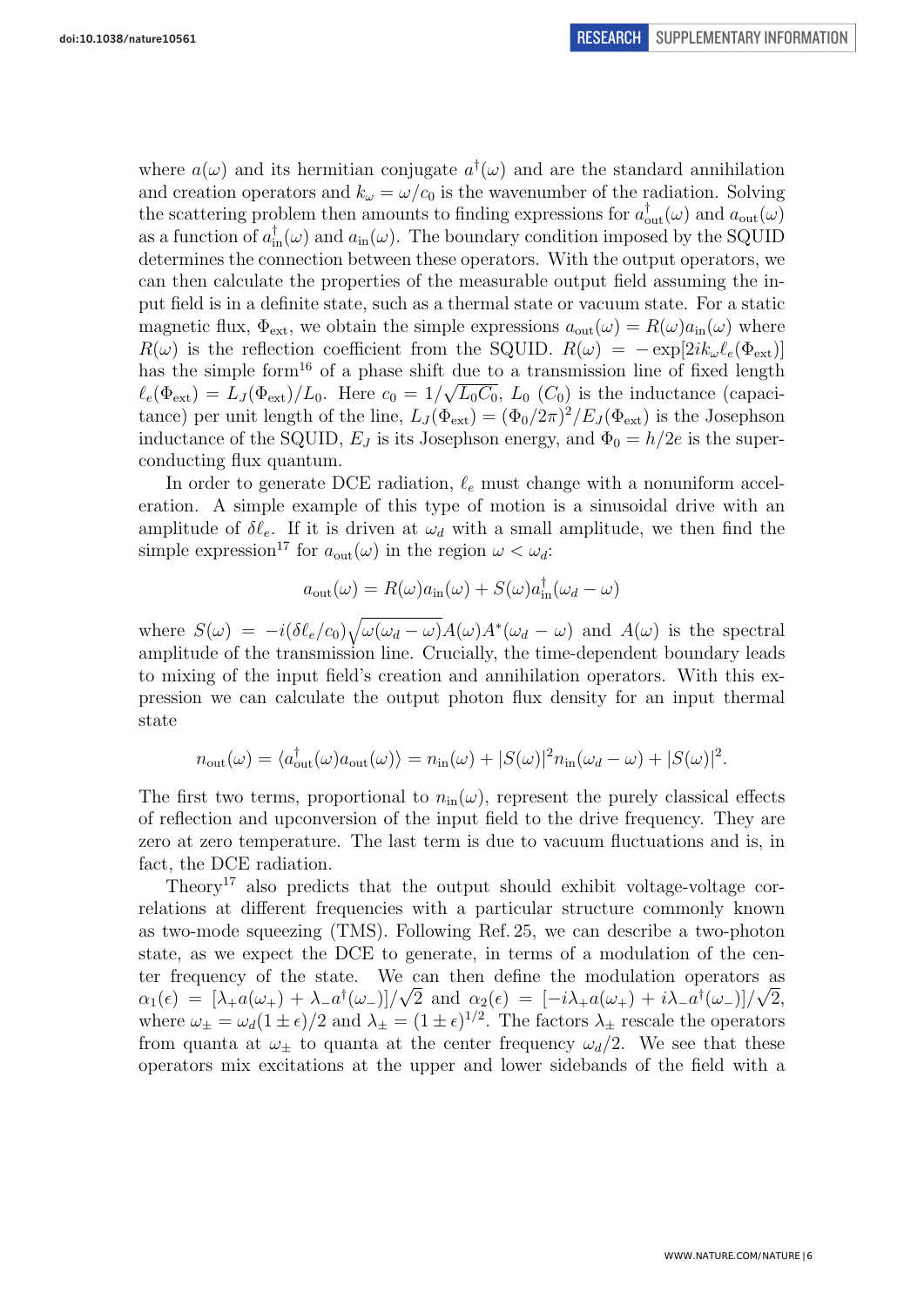definite phase. The TMS of the field then appears as an imbalance of the noise in one of these modes compared to the other. We define the normalized TMS

$$
\sigma_2 = \frac{\Sigma_{11} - \Sigma_{22}}{\Sigma_{11} + \Sigma_{22}}
$$

where  $\Sigma_{mn} = \langle \alpha_m \alpha_n^{\dagger} + \alpha_n^{\dagger} \alpha_m \rangle / 2$  is the symmetrized spectral density matrix. We can then calculate the TMS of the output field to be

$$
\sigma_2 = \frac{D(\epsilon)v_e}{2c_0} \frac{(1 - \epsilon^2)}{1 + (D(\epsilon)v_e/2c_0)^2(1 - \epsilon^2)}.
$$

This predicts a maximum squeezing of  $50\%$ .

Experimentally, we measure the four quadrature voltages of the upper and lower sidebands  $I_{\pm}$  and  $Q_{\pm}$ . The observable (hermitian) quadrature operators can be related to creation and annihilation operators as

$$
I_{\pm} = \sqrt{\frac{\hbar \omega_{\pm} Z_0}{8\pi}} [a(\omega_{\pm}) + a(\omega_{\pm})^{\dagger}] \quad ; \quad Q_{\pm} = -i \sqrt{\frac{\hbar \omega_{\pm} Z_0}{8\pi}} [a(\omega_{\pm}) - a(\omega_{\pm})^{\dagger}].
$$

We can write  $\sigma_2$  in terms of the quadratures as

$$
\sigma_2 = \frac{1}{P_{\text{avg}}} (\langle I_+ I_- \rangle - \langle Q_+ Q_- \rangle)
$$

where  $P_{\text{avg}} = (\langle I_+^2 \rangle + \langle Q_+^2 \rangle + \langle I_-^2 \rangle + \langle Q_-^2 \rangle)/2$  is the average noise power in the sidebands. We also expect a special structure for the correlations, in particular that  $\langle I_{+}I_{-}\rangle = -\langle Q_{+}Q_{-}\rangle$  and that  $\langle I_{+}Q_{-}\rangle = \langle I_{-}Q_{+}\rangle$ . Finally, we comment that by the proper choice of analysis phase, we can specify  $\langle I_+Q_-\rangle = \langle I_-Q_+\rangle = 0$ without loss of generality, which has been done in writing the above equation.

We can also predict how the correlations transform under rotations of the phase of the EM field by an angle  $\theta$ . In particular, if we define the appropriate combination of correlation functions

$$
\Psi = (\langle I_+I_- \rangle - \langle Q_+Q_- \rangle) + i(\langle I_+Q_- \rangle + \langle I_-Q_+ \rangle)
$$

we expect  $\Psi$  to transform such that  $\Psi' = e^{-2i\theta} \Psi$ . To explore this predicted symmetry, we can compute the complex quantity  $\Psi$  from the experimental correlation functions and look at the rotation properties (see Sup. Fig. 4).

Two-mode squeezing is often discussed in terms of the unitary squeezing operator  $\Theta(r) = \exp[ra(\omega_+)a(\omega_-) - ra^{\dagger}(\omega_+)a^{\dagger}(\omega_-)]$  where r is called the squeezing parameter. To connect to this language, one can show that  $\sigma_2 = -\lambda_+ \lambda_- \tanh(2r)$ . Parameter. To connect to this languated.<br>This then gives  $r = (\delta \ell_e/c_0) \sqrt{\omega_+\omega_-}.$